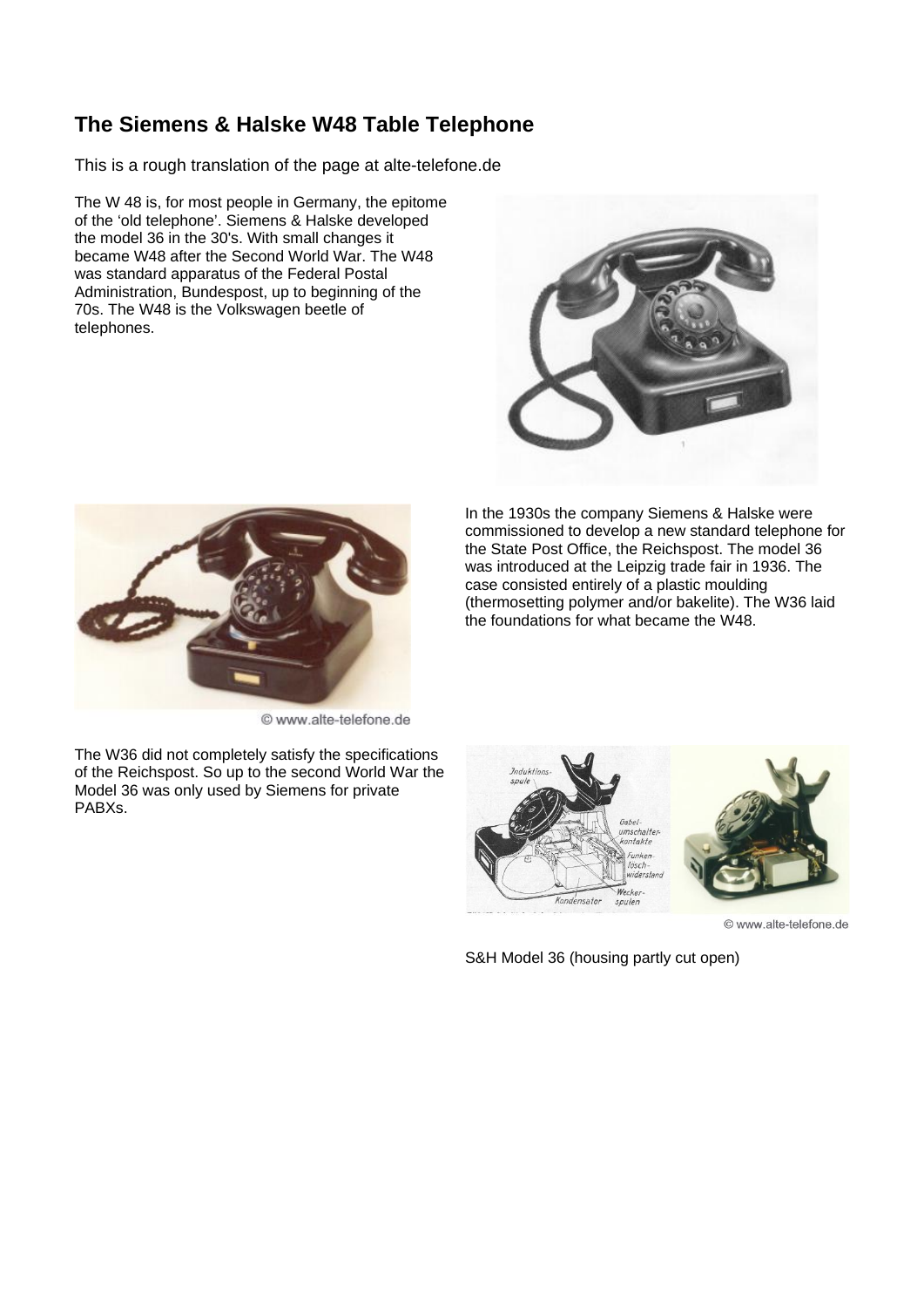

## Further advantages of the Model 36

**Optimised handset:** The shape of the new telephone handset was developed as a result thousands of head measurements. Microphone and telephone are positioned optimally between the mouth and ear. The new telephone handset was shortened somewhat and has a greater curvature. The handle is triangular in section and sits comfortably in the hand. This new design gives no user fatigue, even in long conversations.

**New cradle rest and dial:** The cradle rest improves reliable operation by positively guiding the handset into place. The dial is angled at a steeper angle for increased comfort and improved legibility of the numbers.

**Good Stability:** Excellent stability even on smooth surfaces, is achieved by a good weight distribution and the positioning of the rubber feet.

**Modern Accessories:** On request we can supply the new telephone with a flexible cord, which is only half the normal length but readily stretches to twice its initial length.

1936 sales Leaflet: "New table telephone model 36"

The Reichspost produced a revised specification in 1938 and the W38 was developed. Outwardly there is little to allow the layman to tell it apart from the Model 36. The W38 has a more modern dial, but the circuitry of the W38 is considerably more complex than that of the Model 36.





By the outbreak of war and with increasing shortages of materials from 1940 onwards, the W38 was more and more optimised and the circuitry reduced. Even the bell gongs were replaced by glass bells to save iron.

After the war, the W38 in its pre-war design continued to be built in the GDR, East Germany. Later models made by VEB in Nordhausen (R-F-T), replaced the painted sheet metal baseplate with one of thermosetting plastic.